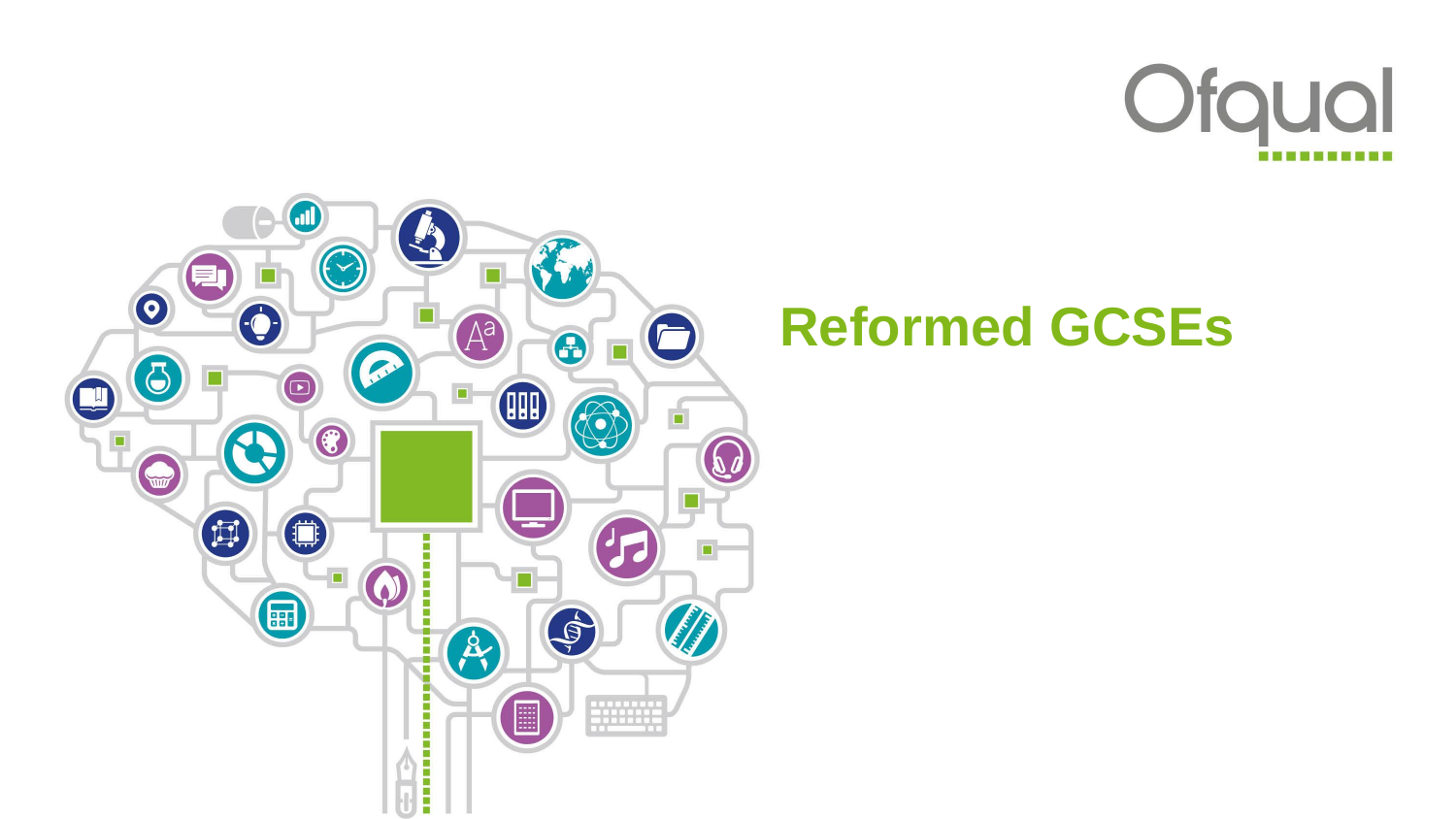#### **Reformed GCSEs**

- **Content** New and more challenging content
- **Structure** All exams at the end of the course
- **Assessment** Mainly by examination Non-exam assessment only where necessary
- **Tiering** Foundation and higher tier permitted only in maths, science and modern foreign languages
- 
- **Grading** New numbered scale (9 to 1 plus U), 9 is the highest New Government 'good pass' set at grade 5



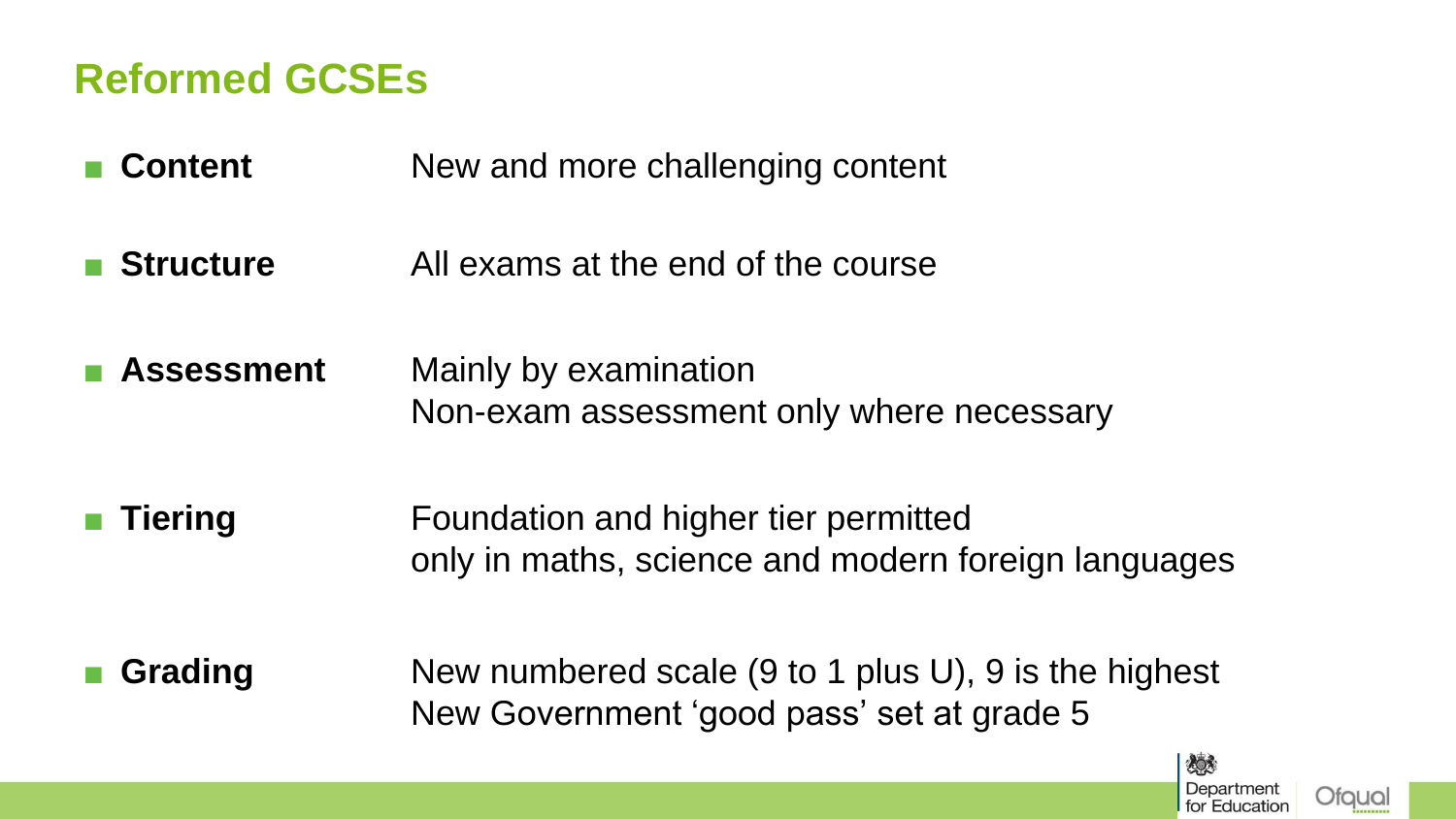## **New GCSE grading structure**

9 8 In the first year, the  $\overline{7}$ achieve a grade 7 and above 5

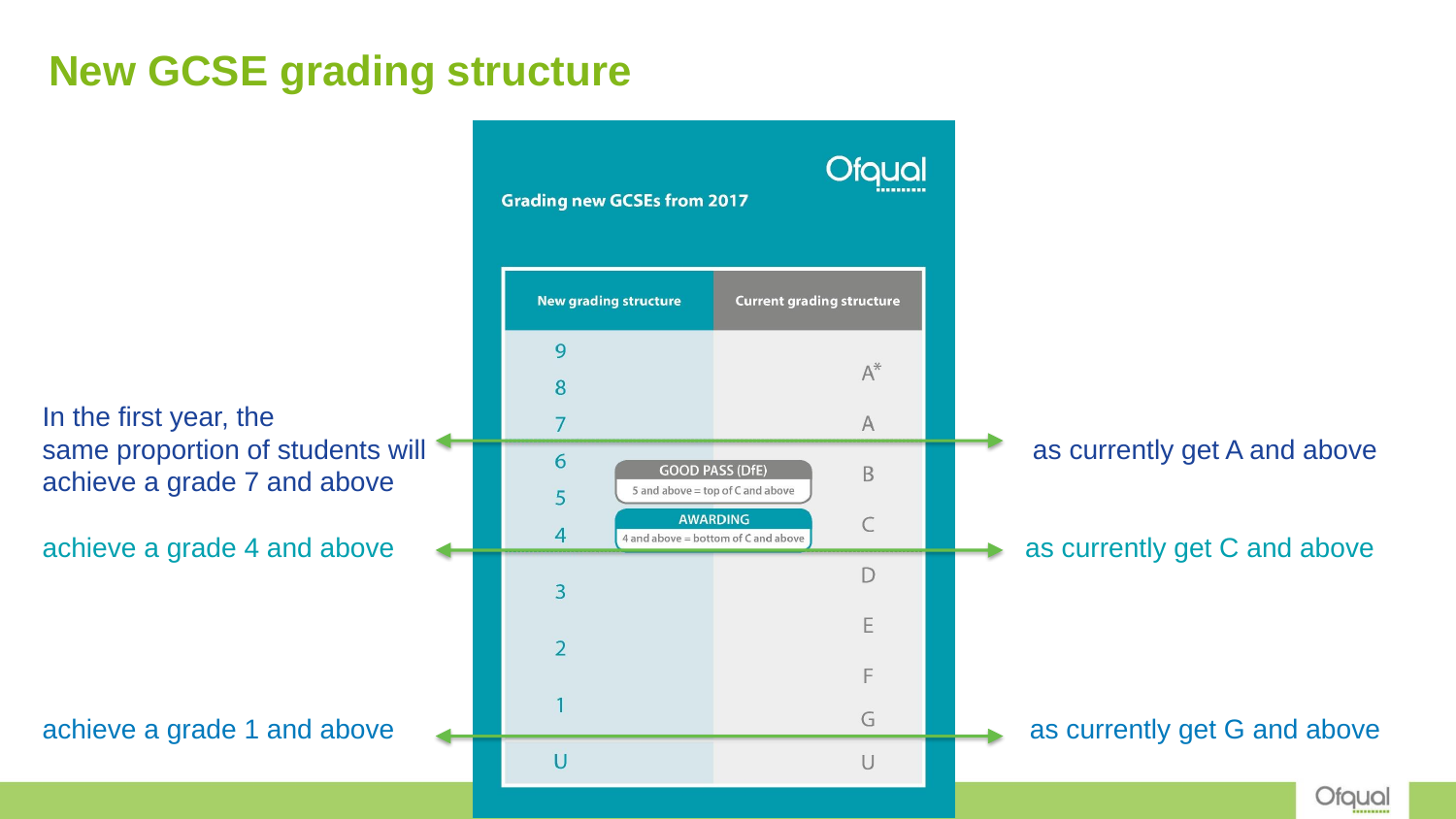#### **What does the GCSE 'good pass' mean?**

- In the future, for the reformed GCSEs, the Government's definition of 'good pass' will be set at grade 5.
- Grade 5 will be awarded to around the top third of pupils gaining the equivalent of a grade C and bottom third of a grade B. This means that there will be fewer pupils achieving a 'good pass' than in previous years.
- Grade 4 will continue to be a level 2 achievement (equivalent to a low grade C now). We would not expect employers, colleges and universities to raise the bar to a grade 5 if, for example, a grade 4 would meet their requirements.
- Important to remember that the GCSE 'good pass' allows parents and students to hold schools and the Government to account – it is currently set at a GCSE grade C.

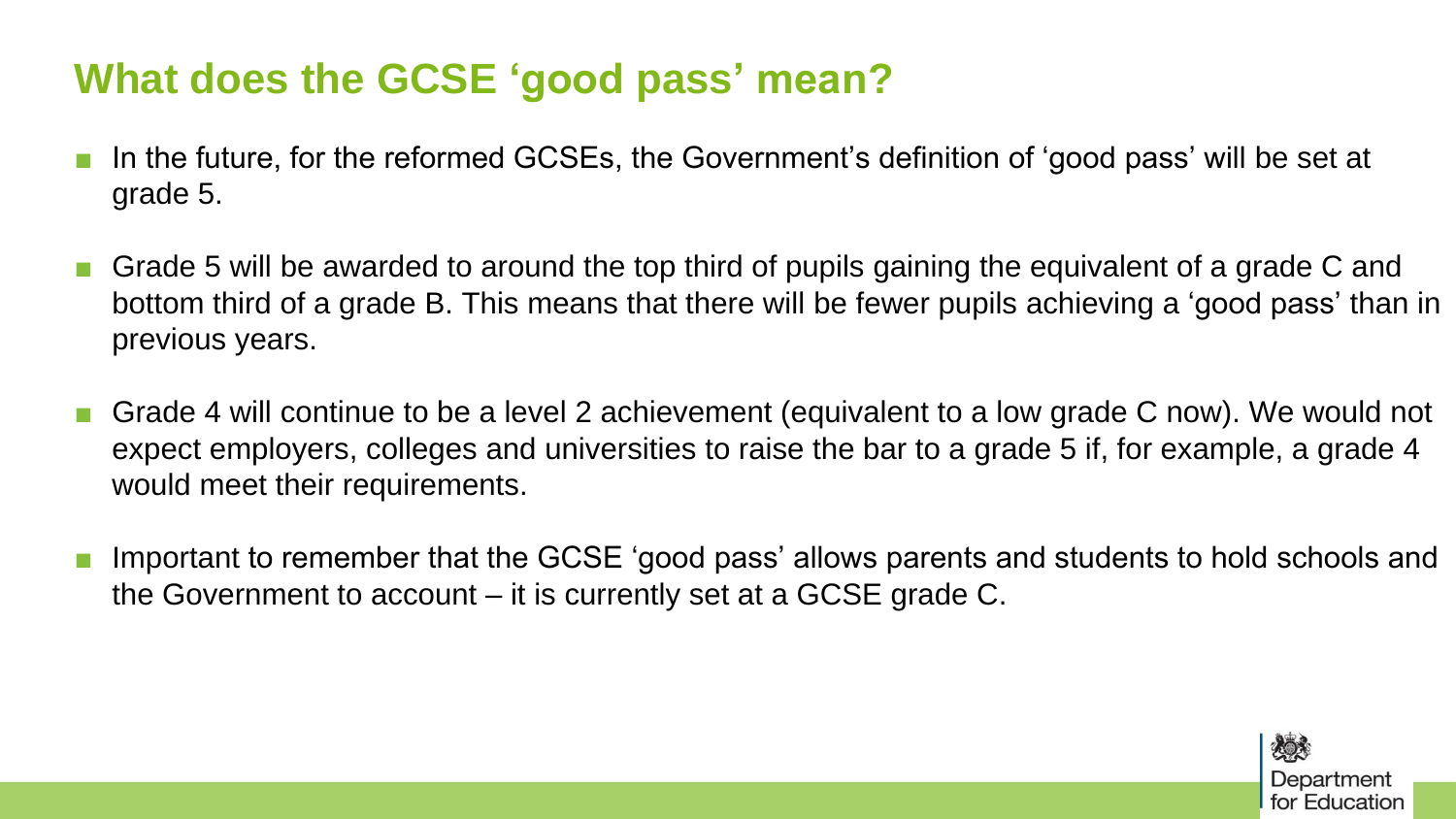#### **What a GCSE certificate might look like in 2017**

| <b>General Certificate of Secondary Education</b>                                                             |                               |                    |
|---------------------------------------------------------------------------------------------------------------|-------------------------------|--------------------|
| This is to certify that the candidate named below was awarded the following grade(s) in the subject(s) shown: |                               |                    |
|                                                                                                               | <b>A. CANDIDATE</b>           |                    |
|                                                                                                               | Date of Birth: 1 January 2001 |                    |
| <b>Drama</b>                                                                                                  |                               | B(b)               |
| <b>English Language</b>                                                                                       |                               | 4 (four)           |
| <b>English Spoken Language</b>                                                                                |                               | <b>Merit</b>       |
| Geography                                                                                                     |                               | A(a)               |
| <b>Mathematics</b>                                                                                            |                               | $6$ (six)          |
| <b>Physics</b>                                                                                                |                               | D(d)               |
|                                                                                                               | <b>Signature A</b>            | <b>Signature B</b> |

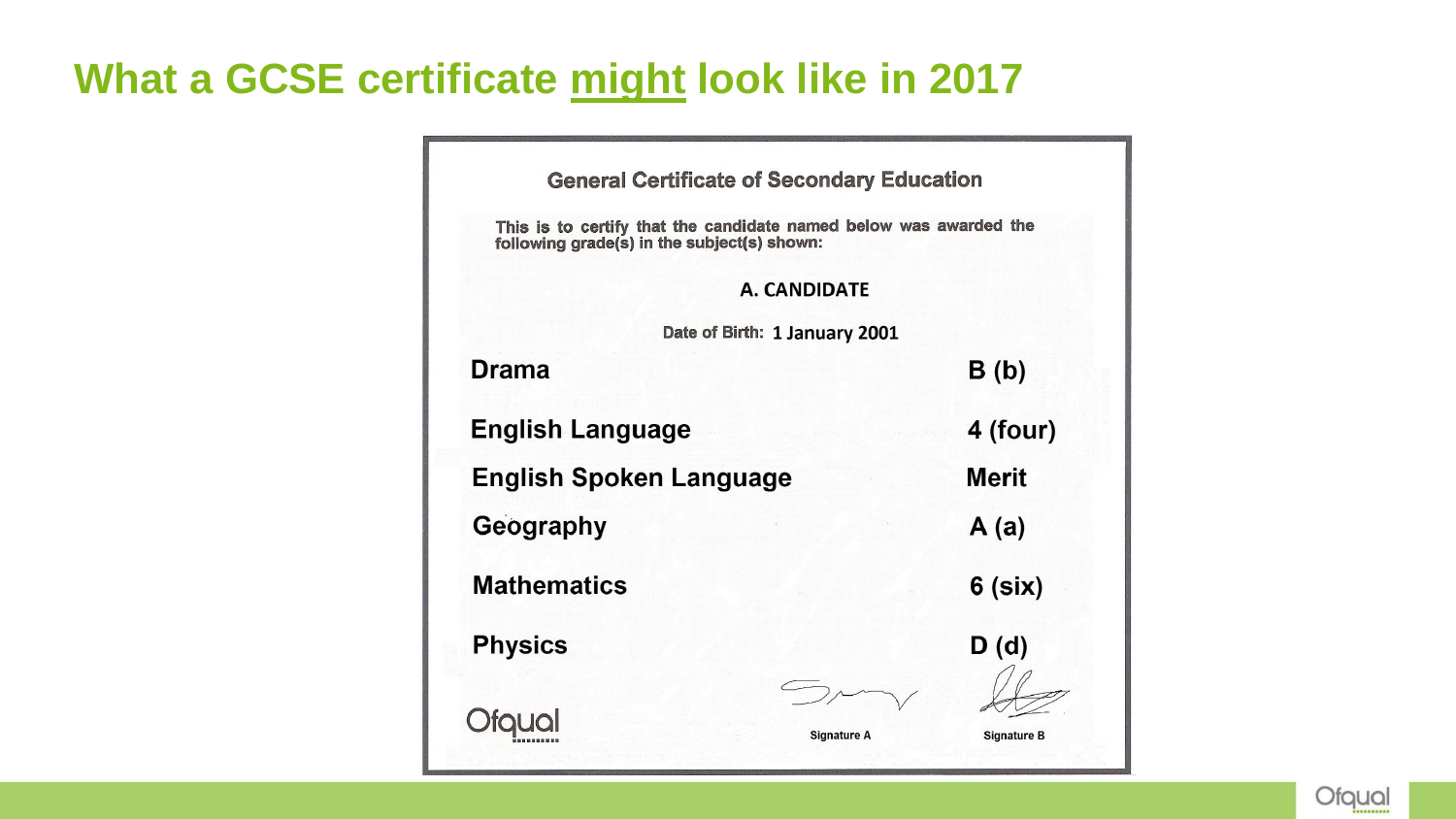## **The National Reference Test**

- Designed to inform GCSE awarding
- **Preliminary test held in March 2016**
- First live test planned for 2017
- Could be used to inform awarding in 2018 and beyond
- Students and schools do not get results
- Different schools selected each year:
	- □ 300 schools
	- □ 30 students take the maths test and another 30 take the English test